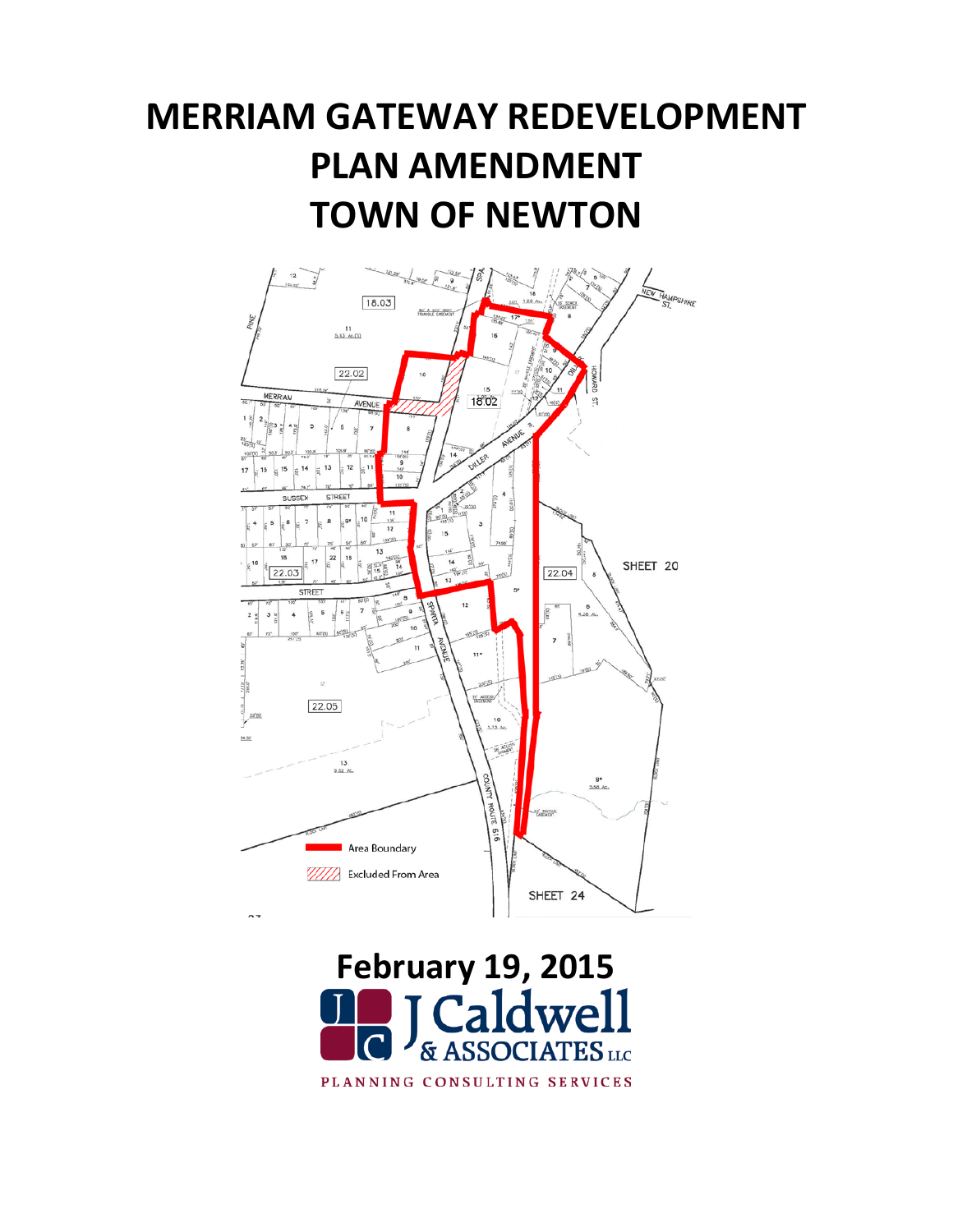# **MERRIAM GATEWAY REDEVELOPMENT PLAN AMENDMENT TOWN OF NEWTON, SUSSEX COUNTY**

# **Table of Contents**

Nea Cadre

**Jessica Caldwell, P.P., A.I.C.P, Town Planner, P.P. # 5944**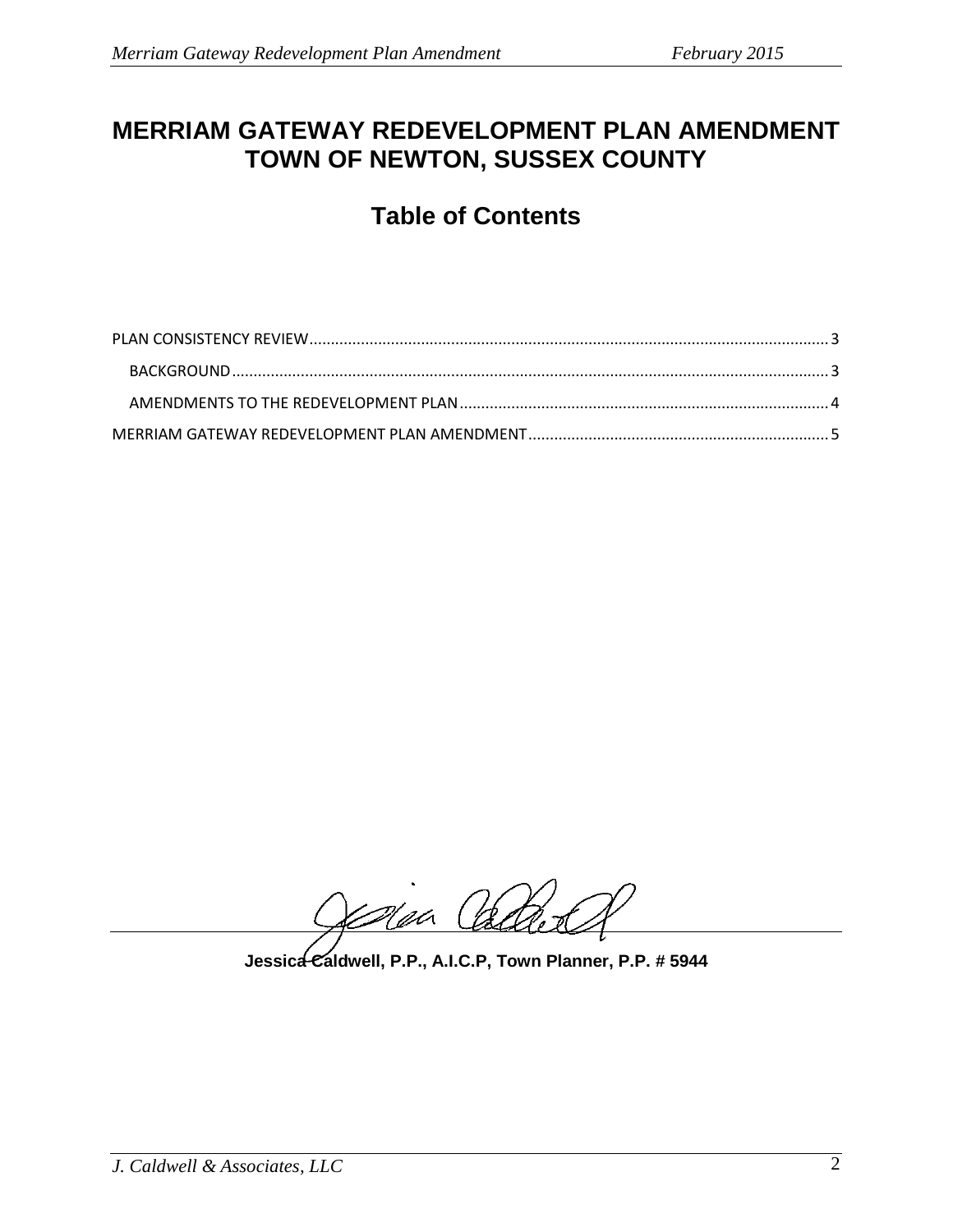# **PLAN CONSISTENCY REVIEW**

#### **BACKGROUND**

<span id="page-2-1"></span><span id="page-2-0"></span>The Merriam Gateway Redevelopment Plan (the "Plan") governs a portion of the Town of Newton Rehabilitation Area, designated by the Town of Newton on April 23, 2007, pursuant to the Local Redevelopment and Housing Law, N.J.S.A. 40A:12A-1 et seq. (the "Redevelopment Law"), including parcels, public streets and Rights-of-Way adjacent to and including Sparta Avenue and Diller Avenue (the "Plan Area"). The Plan was adopted by the Town Council in November 2010 and amended in September 2012.

The Plan Area includes 20 tax lots on portions of four tax blocks, as well as the adjacent street rights-of-way of portions of Sparta Avenue, Diller Avenue, Sussex Street, and Railroad Place. The Town of Newton has updated tax lot numbers since the adoption of the original Merriam Gateway Redevelopment Plan. The new lot and block numbers for the parcels located in the Plan Area are: Block 18.03, Lot 10 (former Block 1104, Lot 22); Block 22.02, Lots 8, 9, and 10 (former Block 1209, Lots 10, 11, 12.01); Block 18.02, Lots 9, 10, 11, 12, 14, 15, 16 and 17 (former Block 1301, Lots 1, 1.04, 10, 11, 12, 13, 14, 15, 16); and Block 22.04, Lots 1, 2, 3, 4, 5, 13, 14 and 15 (former Block 1308, Lots 1, 1.01, 1.02, 10, 11, 12, 13 and 14). The Plan Area covers 10.18 acres. The Plan divides the Plan Area into three (3) subareas: A, B and C. The parcels within Block 22.04 (former Block 1308) comprise Sub-Area A, the parcels within Block 18.02 (former Block 1301) comprise Sub-Area B, and the parcels within Blocks 18.03 and 22.02 (former Blocks 1104 and 1209 respectively) comprise Sub-Area C. The figure to the right shows the Sub-Areas along with the originally proposed conceptual layout for the area.



The purpose of this Plan Amendment is to provide for a greater variety of building types and uses than originally proposed. Currently the only commercial use permitted is mixed-use within a mixed-use structure. This means that structures must contain two or more usable stories and include at least two distinct uses. The Plan Amendment seeks to provide for single use and single story structures, provided they have a two story façade and to provide for additional commercial uses. Additionally, permitted uses are further clarified. As has been the case in the Town's other redevelopment plans, this Plan Amendment makes the water use reduction and stormwater re-use optional. The result will provide for a greater variety of development options within the Plan Area.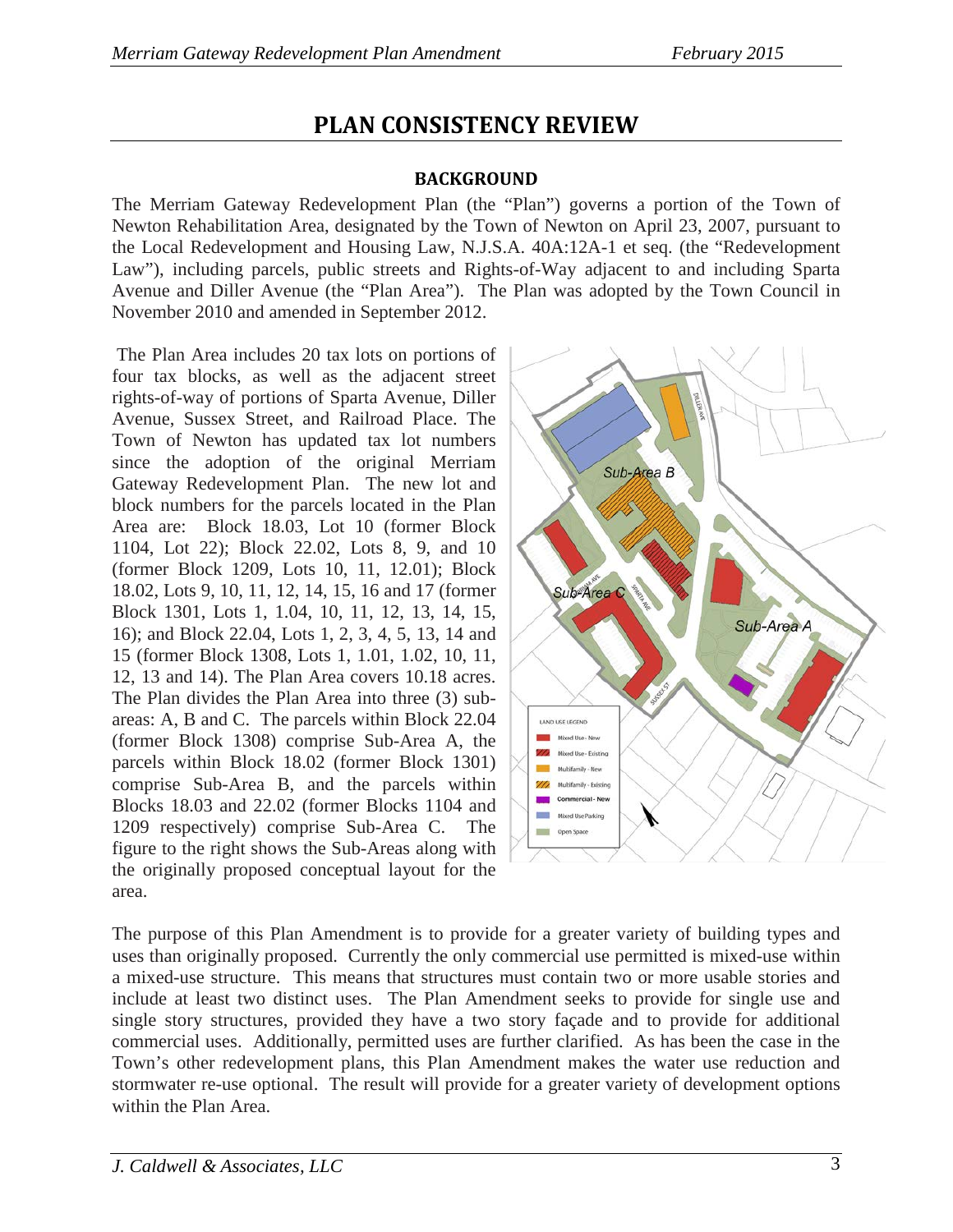#### **AMENDMENTS TO THE REDEVELOPMENT PLAN**

<span id="page-3-0"></span>The Redevelopment Plan contemplates the potential for amendments to the Plan. At Section 8.0 of the Redevelopment Plan, it states, "As development occurs within the Area, development priorities and market demands may change. This Plan should have the ability to meet the changing needs of market demand, the Town of Newton and its citizens. Amendments may be required in order to accommodate these changes." As noted previously, the amendments proposed are being developed to provide for greater commercial development opportunities including single-use commercial, office and light industrial buildings within the Plan Area.

The Redevelopment Goals stated in the Plan focus on creating positive development, rehabilitation and redevelopment within the Plan Area. The focus of these goals is met by creating greater opportunities to redevelop and rehabilitate uses within the Area. Some specific Redevelopment Goals furthered by this Plan Amendment are as follows:

- 1. To allow more efficient use of land and to expand the Town's tax base.
- 2. To enhance the positive visual character and safety of the Area and surrounding neighborhood through building placement and design, landscaping and streetscape improvements.
- 3. To provide flexibility of design, while incorporating modern technologies and reflecting the architectural design vocabulary (design characteristics) of the surrounding neighborhood and the Town of Newton, and respecting the historic character of Newton.

The proposal is consistent with the Town of Newton Master Plan because the land use plan for this area also proposes single use buildings, office and industrial uses. The proposal is also consistent with the State Development and Redevelopment Plan which designates the Town of Newton as a Regional Center, which provides a variety of commercial and residential uses in a compact development pattern. For these reasons, the proposed Plan Amendments continue to further the stated goals of the Plan, the goals of the Town of Newton Master Plan and the State Development and Redevelopment Plan.

The proposed Plan Amendments do not impact the zoning plans of any adjacent municipalities as it does not vary in a significant way from the proposed uses for this area in the Town's Master Plan, which was reviewed and determined to not have any impacts to the zone plans of adjacent municipalities.

Based upon the foregoing, it is recommended that the following amendments be made to the Merriam Gateway Redevelopment Plan.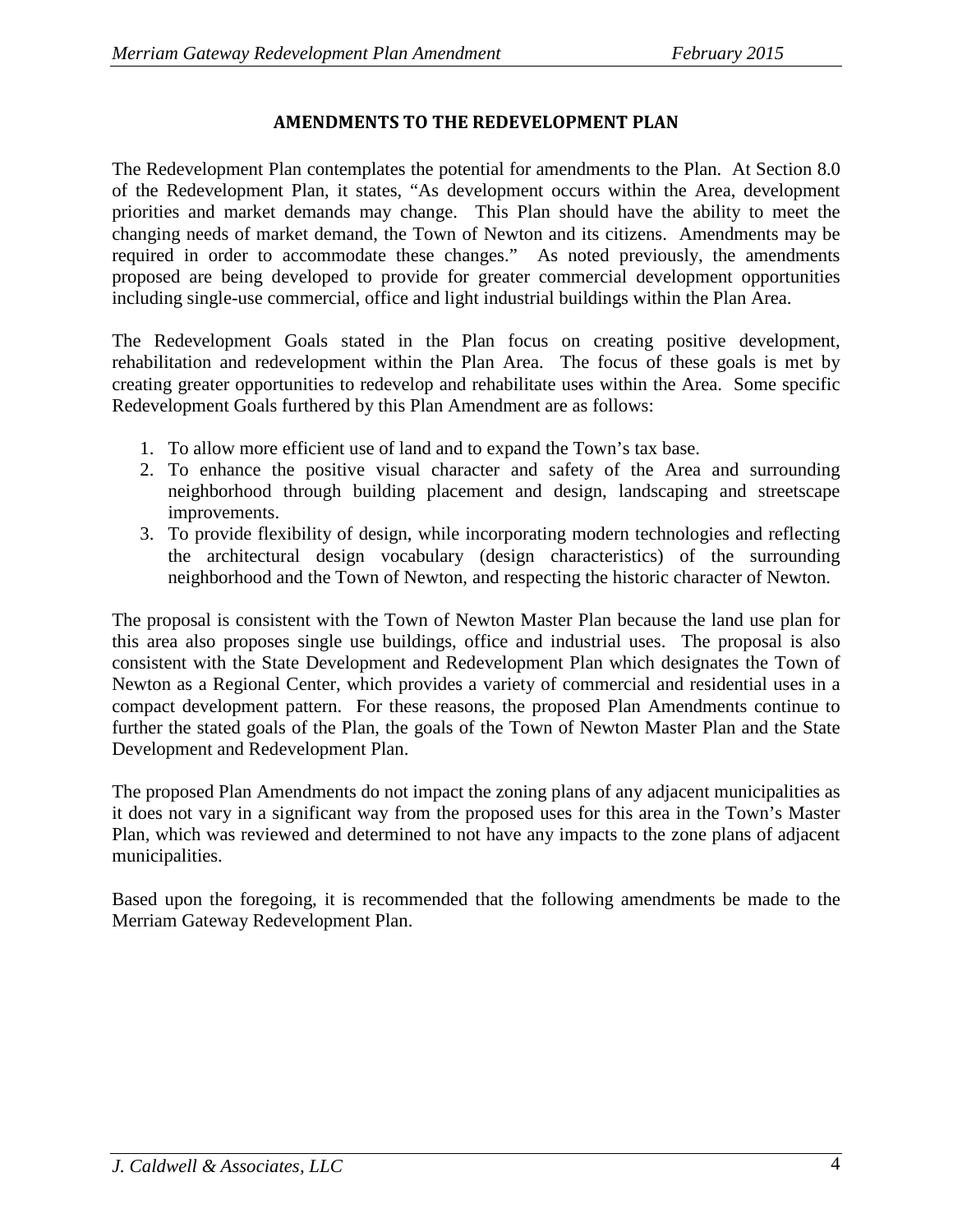## <span id="page-4-0"></span>**MERRIAM GATEWAY REDEVELOPMENT PLAN AMENDMENT**

#### **At Section 3.0 Definitions, add the following:**

Single-use: A building or structure which contains a single principal use.

#### **At Section 4.1 Land Use Regulations, Permitted Uses, amend Item 1 and add Items 5 and 6 as follows:**

- 1. Mixed Use Commercial: Ground floor Commercial Retail Services or Business/Office/ Professional Uses with Commercial Retail Services, Business/Office/Professional or Light Industrial Uses on floors above. Structures shall comply with the bulk and dimensional standards in the Building Regulation Plan found further in this Plan. Permitted Uses shall be as per the Commercial Retail Services, Business/Office/Professional and Light Industrial Uses permitted in the T-5 Transect Zone of Section 320-2.C Permitted Uses in the Town's Form-Based Zoning Code.
- 5. Single-Use Commercial: Encompasses buildings with a single-use including Commercial Retail Services, Business/Office/Professional Uses or Light Industrial Uses. Structures shall comply with the bulk and dimensional standards in the Building Regulation Plan found further in this Plan. Permitted Uses shall be as per the Commercial Retail Services, Business/Office/Professional and Light Industrial Uses permitted in the T-5 Transect Zone of Section 320-2.C Permitted Uses in the Town's Form-Based Zoning Code.
- 6. Accessory Uses: Accessory uses to the permitted uses in this section shall include: parking, accessory storage of products or for maintenance of the property, sidewalk cafes and outdoor displays (March 1-Dec. 1 provided snow and ice are not present), and drivethrough facilities.

#### **At Section 4.2 Land Use Plan add the following discussion following the first paragraph:**

The Land Use Plan below shows one of the many available options for redevelopment within the Plan Area. Other options encompassing permitted uses not shown in the Land Use Plan below may be developed on a lot by lot basis or by a combination of lots within the Area.

#### **At Section 6.2, Building Envelope, Bulk & Setback Regulations add the following:**

**Setbacks:** Setbacks are the distance between the property line and the outer edge of the building wall, expressed in feet. The setbacks below apply to principal structures. Accessory structures are not permitted in the front yard setback and must have a minimum 5' side and rear yard setback. The principal building setbacks below are delineated by building type. For descriptions of the varying building types, see page 46 of the Plan.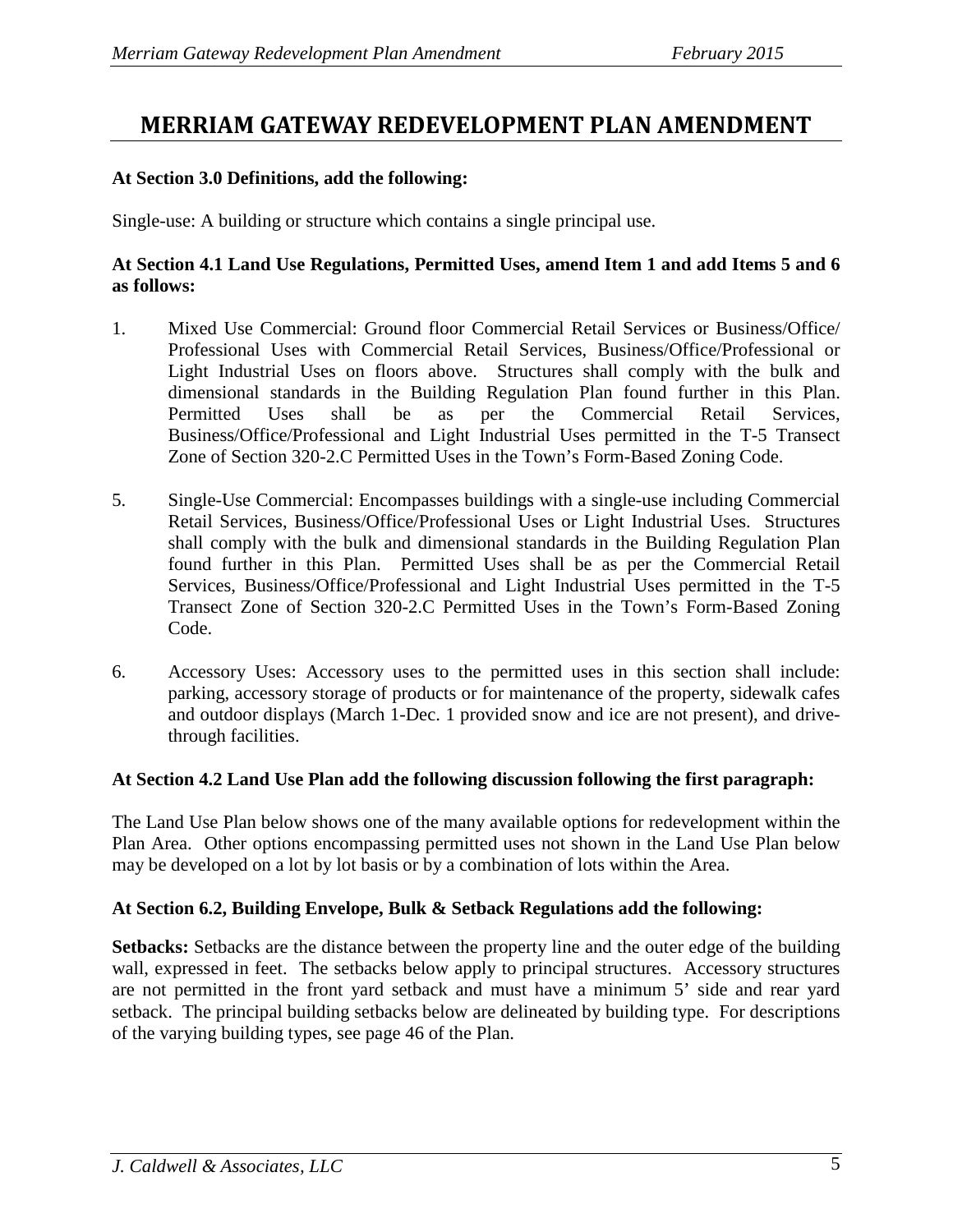#### **Sub-Area A (Block 22.04)**

### **Front yard setback:**  Multi-family: 10' min. Mixed-use: 10' min. Single-use: 10' min. Landmark: 0' min. **Side yard setback:**  Multi-family: 10' min. Mixed-use: 10' min. Single-use: 10' min. Landmark: 5' min. **Rear yard setback:**  Multi-family: 10' min. Mixed-use: 10' min. Single-use: 10' min. Landmark: 10' min. **Sub-Area B (Block 18.02) Front yard setback:** Multi-family: 10' min. Mixed-use: 5' min. Single-use: 5' min. Landmark: 0' min. **Side yard setback:**  Multi-family: 10' min. Mixed-use: 10' min. Single-use: 5' min. Landmark: 5' min. **Rear yard setback:**

| $10'$ min. |
|------------|
| $10'$ min. |
| $10'$ min. |
| $10'$ min. |
|            |

#### **Sub-Area C (Blocks 18.03 & 22.02)**

#### **Front yard setback:**

| Multi-family: | $10'$ min. |
|---------------|------------|
| Mixed-use:    | $10'$ min. |
| Single-use:   | $10'$ min. |
| Landmark:     | $5'$ min.  |

#### **Side yard setback:**